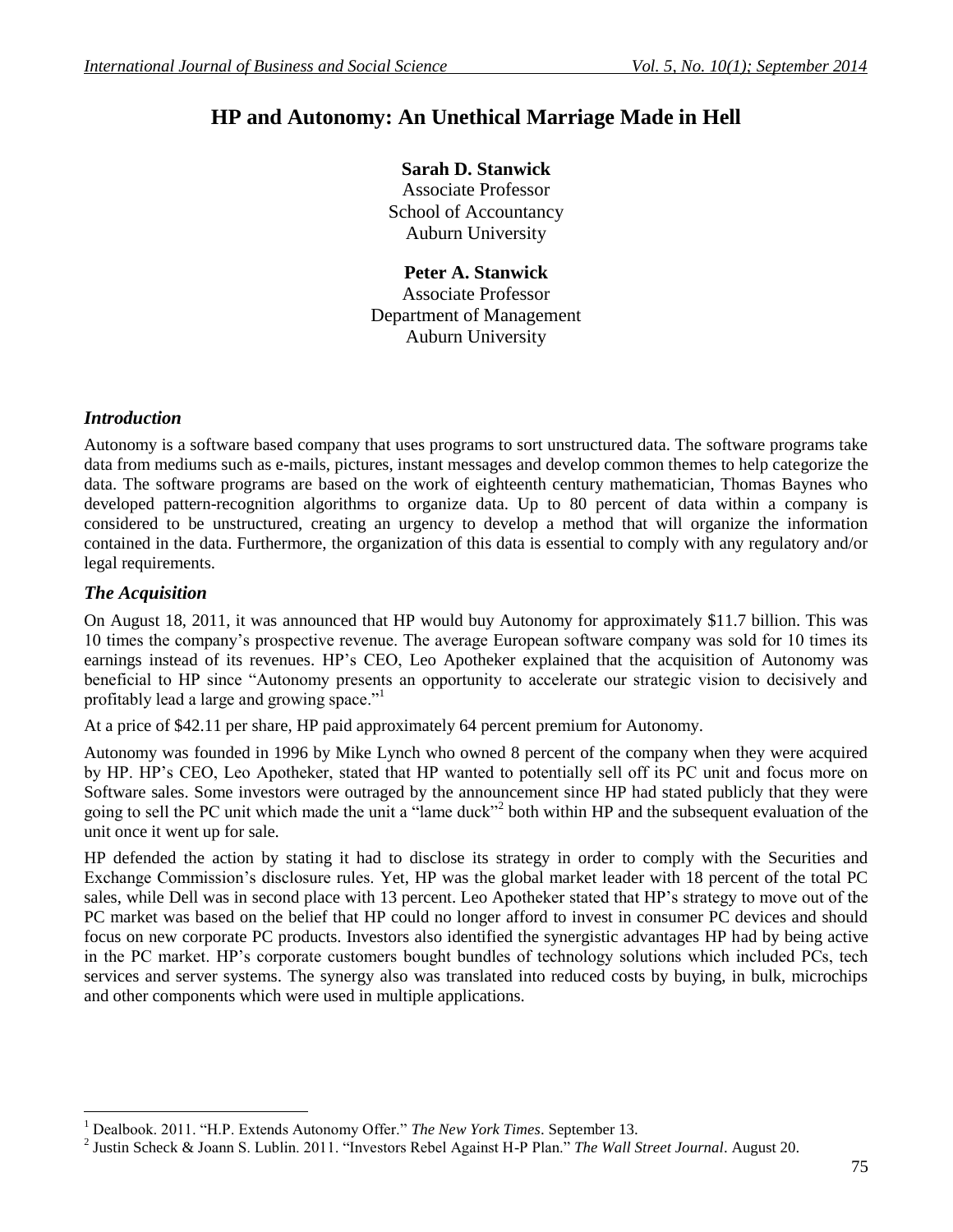# *The Real Motive*

It was argued that the true intentions of Leo Apotheker was not necessarily to move to a higher growth market of software, but, is related to his previous work experience. Apotheker was formerly at SAP which is a German based software company. Therefore, Apotheker was much more comfortable focusing on software instead of hardware. Furthermore, critics of Apotheker alleged that he tried of change the focus of the board by having his own personal "cronies"<sup>3</sup> so that he could shift the focus of HP without being challenged.

The vision of Apotheker was myopic in nature. Less than one month after the strategic shift took place at HP, rumors started circulating that the board was being pressured into replacing Apotheker. One observer close to the HP decision makers stated that Apotheker was "…like an organ transplant that didn't take." While George Colony, founder of Forrester Research, stated that HP "…is a company with no clear strategy."<sup>4</sup> On September 22, 2011, HP named Margaret Whitman as the new Chief Executive Officer replacing the short tenure of Leo Apotheker of just over 11 months. Apotheker who was hired in November 2010, was considered to be deficient in the necessary leadership, communication and operations skills needed for an effective CEO. As a parting gift to the former CEO, Apotheker was given \$7.2 million in severance pay and a bonus of \$2.4 million. The acquisition of Autonomy officially took place on October 3, 2011 and newly appointed CEO Meg Whitman stated that "(t)he exploding growth of unstructured and structured data and unlocking its value is the single largest opportunity for consumers, businesses and governments. Autonomy significantly increases our capabilities to manage and extract meaning from that data to drive insight, foresight and better decision making."<sup>5</sup>

# *The Beginning of the End*

In May 2012, Mike Lynch, the founder of Autonomy, and the manager for the Autonomy division within HP was fired. In connection with the firing, Meg Whitman stated that Autonomy's problems were "not the product…it's not the market…it's not the competition, this is classic entrepreneurial company seeking challenges – it's a whole different ballgame."<sup>6</sup> The firing was the result of "very disappointing" licensing revenue of Autonomy which resulted is a significant decline based on the previous year.

On November 20, 2012, HP announced that it was going to write-down approximately \$8.8 billion in value from the Autonomy acquisition in which close to \$5 billion was based on accounting irregularities. HP made the allegation that Autonomy had taken certain accounting actions which had artificially inflated the financial performance of the company. Meg Whitman stated that "There appears to have been a willful effort on the part of certain former Autonomy employees to inflate the underlying financials of the company in order to mislead investors and potential buyers."<sup>7</sup> Former HP CEO, Leo Apotheker stated that "I'm both stunned and disappointed to learn of Autonomy's alleged accounting improprieties. The developments are a shock to the many who believed in the company, myself included. But I also share the sentiment of HP's current leadership and continue to believe in Autonomy's market potential, as its core software expertise remains sound."<sup>8</sup>

One of the allegations was that Autonomy was selling low profit margin hardware at a loss and then subsequently booking the revenue as high profit margin software. In fact, the hardware was being sold at a loss and the loss was recorded as a marketing expense. The marketing expense increased as Mike Lynch was trying to make a deal for the acquisition of Autonomy. It was also discovered that Autonomy was recognizing licensing revenue upfront before it received the money. In addition, it was alleged that Autonomy was recognizing revenue by using valueadded resellers as middlemen who sold software on behalf of Autonomy. These sales were recorded as purchases to end user customers who did not exist. The allegations were submitted to the SEC and the Serious Fraud Office in Britain in order to start a formal investigation.

 $\overline{a}$ 

<sup>3</sup> Al Lewis. 2011. "H-P's One-Year Plan." *The Wall Street Journal*. August 28.

<sup>4</sup> Joseph Menn. 2011. "HP rises over talk about Apotheker Successor." *The Financial Times*. September 21.

<sup>5</sup> Dealbook. 2011. "H.P. Completes Acquisition of Autonomy." *The New York Times*. October 3.

<sup>6</sup> Chris Nuttall. 2012. "HP Confirms 27,000 Job Cuts." *The Financial Times*. May 23.

<sup>7</sup> Arik Hesseldahl. 2012. "What Exactly Happened At Autonomy?" *The Wall Street Journal*. November 20.

<sup>8</sup> Rolfe Winkler. 2012. "Leo Apotheker: Due Diligence of Autonomy Was Meticulous." *The Wall Street Journal*. November 20.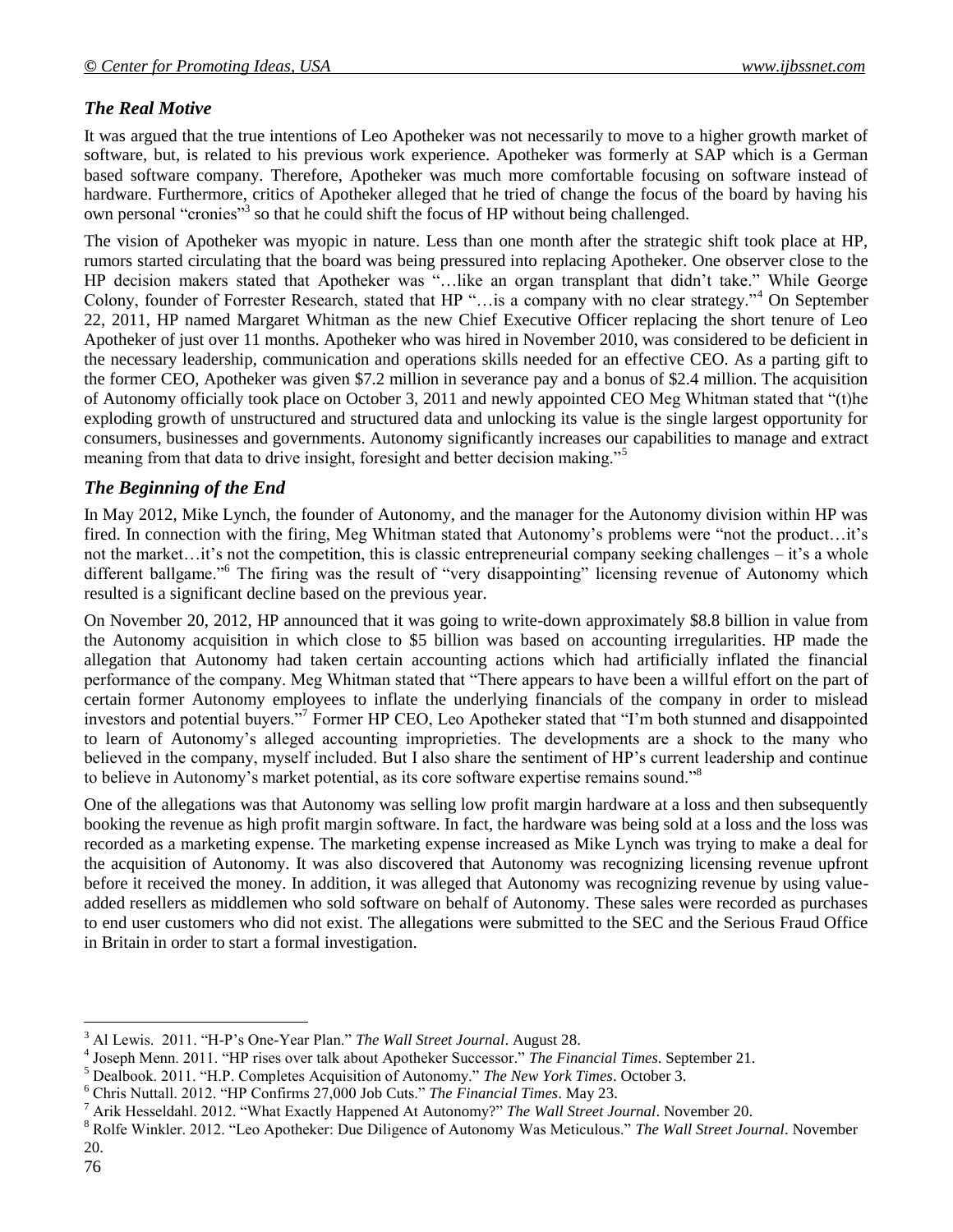In defending the allegations, former CEO Mike Lynch stated that "HP's due diligence review was intensive, overseen on behalf of HP by KPMG, Barclays and Perella Weinberg. HP's senior management has also been closely involved with running Autonomy for the past year."<sup>9</sup>

## *A Clash of Cultures*

One of the underlying challenges which faced HP in the acquisition of Autonomy was the attempt to integrate the two very different cultures. Mike Lynch accused HP of being very bureaucratic and slow to address any issues. In addition, it was alleged that the formal culture at HP forced out the top level employees at Autonomy after the acquisition took place. Lynch claimed that "They drove out the top 100 people from Autonomy, and a bunch of trainees were put in…HP salesmen got better commissions for selling our competitors' products."<sup>10</sup> A HP executive responded by stating the Lynch was not interested in moving forward once the deal was completed. "He was at every strategy session, was in person or on video for every meeting of the executive council…He wouldn't work with anyone. Sometimes he was enthusiastic, but other times he'd say, 'This makes no sense. I'm going back to London<sup>"111</sup>

## *Investors and Authorities Respond to the Allegations*

On November 26, 2012, investors filed a class action lawsuit against HP for paying too much to acquire Autonomy which resulted in a significant drop in the stock price. The investors claimed that HP had released financial statements and prospects that were false and misleading from the time the acquisition with Autonomy was announced in August 2011 until the time that HP had written off \$8.8 billion from the acquisition in November 2012. Toni Sacconaghi, a technology analyst at Stanford C. Bernstein, claimed that the acquisition of Autonomy "will arguably go down as the worst, most value-destroying deal in the history of corporate America."<sup>12</sup>

By the end of December 2012, HP stated that at least 10 class action lawsuits had been filed related to the Autonomy acquisition. In addition, HP stated that they were cooperating with the United States Department of Justice in their investigation of Autonomy's questionable accounting practices.

On February 11, 2013, The United Kingdom's accountancy regulator, the Financial Reporting Council, launched an investigation into the financial reports of Autonomy and the role of Autonomy's external auditor, Deloitte UK. In March 2013, the British Serious Fraud Office (SFO) announced that they had opened an investigation into the accounting practices at Autonomy, In an ironic twist, the investigation was to start on February 6 but the Serious Fraud Office had to delay the start because they needed to established whether using Autonomy's own software program in the investigation, Introspect, would be considered to be a conflict in interest.

On January 5, 2014, the United States Air Force claimed that Autonomy had booked revenues from uncompleted transactions for a number of quarters in order to meet sales targets. Using evidence, from an internal HP investigation, the Air Force stated that it would bar Autonomy from undertaking any work in which the United States federal government was a customer. The Air Force gave the example of three deals in which Autonomy had booked the revenue before the transaction was completed. In the three deals, one deal was not completed while another deal was completed at a lower sum that what Autonomy had recorded.

On February 3, 2014, HP's auditor, Ernst & Young announced that it had made a number of major revisions on the Autonomy financial results. Two significant changes were the 81 percent drop in operating profit from a major Autonomy subsidiary and a 54 percent drop in sales for 2010. Michael Thacker, who is a spokesperson for HP, stated that "The substantial work necessary to prepare these accounts has revealed extensive accounting errors and misrepresentations in the previously issued 2010 audited financial statements, including the problems previously identified by HP."<sup>13</sup>

 $\overline{a}$ <sup>9</sup> Arik Hesseldahl. 2012. "What Exactly Happened At Autonomy?" *The Wall Street Journal*. November 20.

<sup>10</sup> Quentin Hardy. 2012. "Autonomy Founder Challenges H.P.'s Claims." *The New York Times*. November 25.

<sup>&</sup>lt;sup>11</sup> Quentin Hardy. 2012. "Autonomy Founder Challenges H.P.'s Claims." *The New York Times*. November 25.

<sup>&</sup>lt;sup>12</sup> James Stewart. 2012. "From H.P., A Blunder That Seems to Beat All." *The New York Times*. November 30.

<sup>13</sup> Michael J. De La Merced. 2014. "HP Revises Autonomy Financial Reports, Citing Accounting Errors." *The New York Times*. February 3.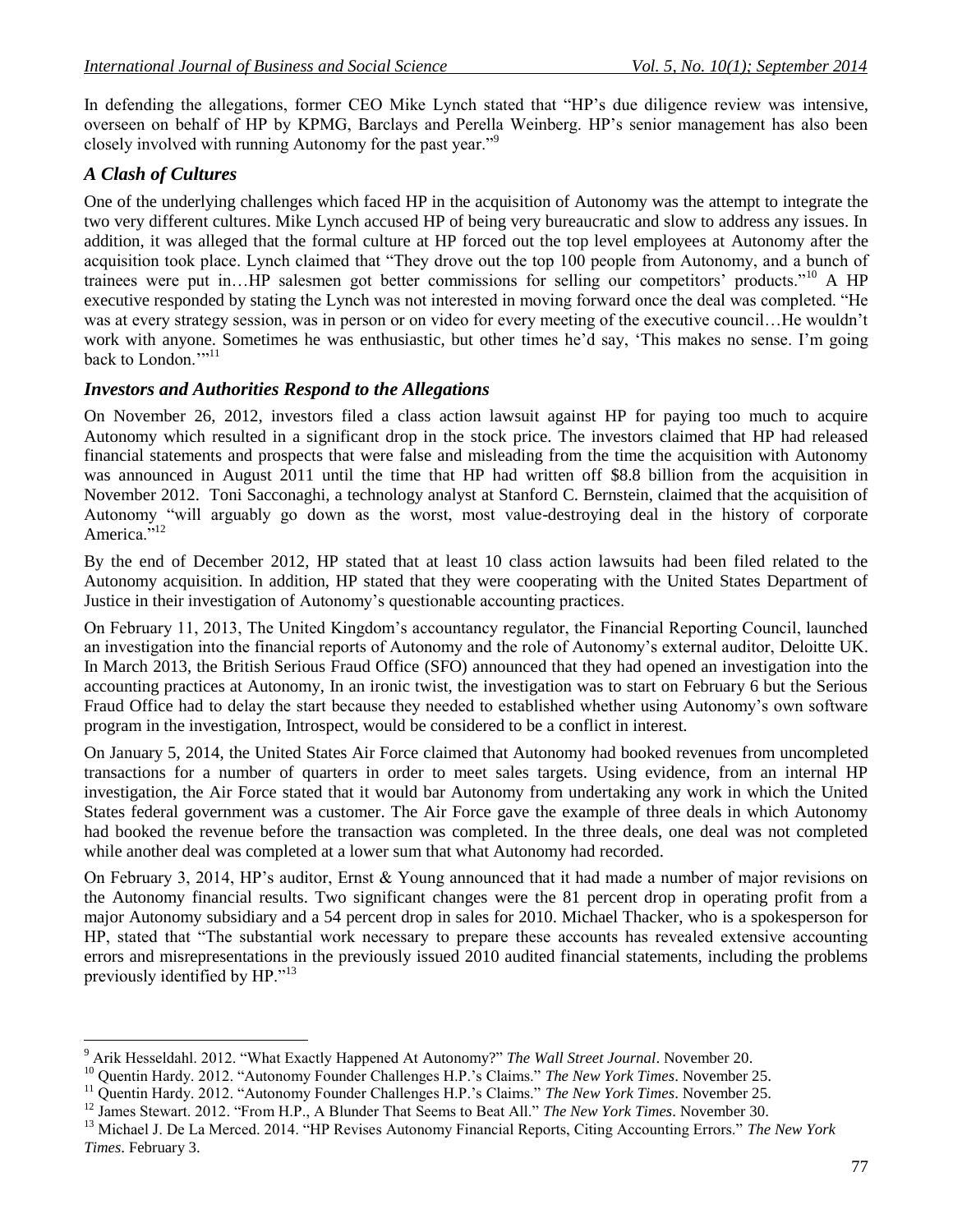A former senior manager at Autonomy stated that "We continue to reject these allegations by HP. Given the size of HP's write-down, we are very surprised by the small size of the adjustments in Autonomy Systems Limited that are attributed to the ongoing accounting dispute.<sup> $14$ </sup>

### *The Disclosures Begin*

In February 2014, internal documents were released which described the internal actions within Autonomy. Autonomy's CFO, Sushovan Hussain, sent an email to Mike Lynch raising concerns pertaining to Autonomy's sales forecast. He wrote "(r)eally don't know what to do Mike. As I guessed revenue fell away completely…There are swaths of reps with nothing to do…So radical action is required, really radical. We can't wait any more."<sup>15</sup>The end of quarter gave the employees more of a motive to "adjust" the figures to ensure the numbers met the forecast for the quarter. HP also reported that "(o)ur investigation showed that Autonomy often resold generic hardware at a loss in the last few days of a quarter with the sole purpose of masking its real financial performance…In addition, Autonomy engaged in improper transactions with certain value-added resellers to create the appearance of software licensing revenue at the end of the each quarter."<sup>16</sup>

### *The Settlements*

On June 30, 2014, HP settled three shareholder lawsuits against HP's directors, officers and advisers. The shareholders received no financial compensation and the defendants did not have to pay any financial settlement. The result of the lawsuit was the agreement by HP that it would implement future corporate governance revisions pertaining to the board of directors and pay the legal fees for the plaintiffs.

In July 2014, former Autonomy CFO Sushovan Hussain, filed a motion to block the HP settlement with its shareholders. Hussain stated in the court filing that "By this settlement, HP seeks to forever bury from disclosure the real reason for its 2012 write-down of Autonomy: HP's own destruction of Autonomy's success after the acquisition…And by the broad bar order it seeks, HP seeks to absolve itself of its own responsibility for its losses."<sup>17</sup> Hussain argued that the settlement was a great win only for HP since it would prevent shareholders from making HP financially accountable for their alleged mismanagement. A response by a spokesperson of Mike Lynch stated that "This motion reveals the depth of the corruption that permeates the settlement. The lawyers who spent more than a year documenting the errors and misrepresentations of HP executives in their acquisition and integration of Autonomy have been bought off by the promise of tens of millions of dollars. HP and its executives, who squandered billions of dollars and produced a report whitewashing the whole affair, avoid answering a single question. And the shareholders who have borne the losses get nothing, and learn nothing about what really happened. Three years on, shareholders deserve more than this, they deserve answers."<sup>18</sup>

### *Continuing the Saga*

On August 24, 2014, United District Court Judge Charles R. Breyer rejected the proposed HP shareholder settlement. Judge Breyer stated that HP and the lawyers must file a revised version of the proposed settlement agreement. The focus on the revised settlement would include how HP can improve its behavior including changes in its corporate governance structure. On September 11, 2014, a group of former Autonomy executives, including former CEO Mike Lynch, claimed that HP had grossly overvalued the value of Autonomy during the acquisition process. HP had filed documents in a California federal court which estimated that Autonomy was potentially worth approximately \$17 billion based on a stand-alone value of \$9.5 billion and an additional \$7.4 billion through generated synergies.

 $\overline{a}$ 

<sup>14</sup> Michael J. De La Merced. 2014. "HP Revises Autonomy Financial Reports, Citing Accounting Errors." *The New York Times*. February 3.

<sup>15</sup> Daniel Thomas and Richard Waters. 2014. "HP/Autonomy Investigation: Tangles Web Of Hardware and Resellers." *The Financial Times*. February 17.

<sup>16</sup> Spencer E. Ante. 2014. "New Documents Shed Light on Autonomy Deals Amid H-P Probe." *The Wall Street Journal*. February 18.

<sup>17</sup> Michael J. De La Merced. 2014. "Ex-Executive of Autonomy Seeks To Block HP Settlement Over Disastrous Deal." *The New York Times*. July 21.

<sup>18</sup>Michael J. De La Merced. 2014. "Ex-Executive of Autonomy Seeks To Block HP Settlement Over Disastrous Deal." *The New York Times*. July 21.